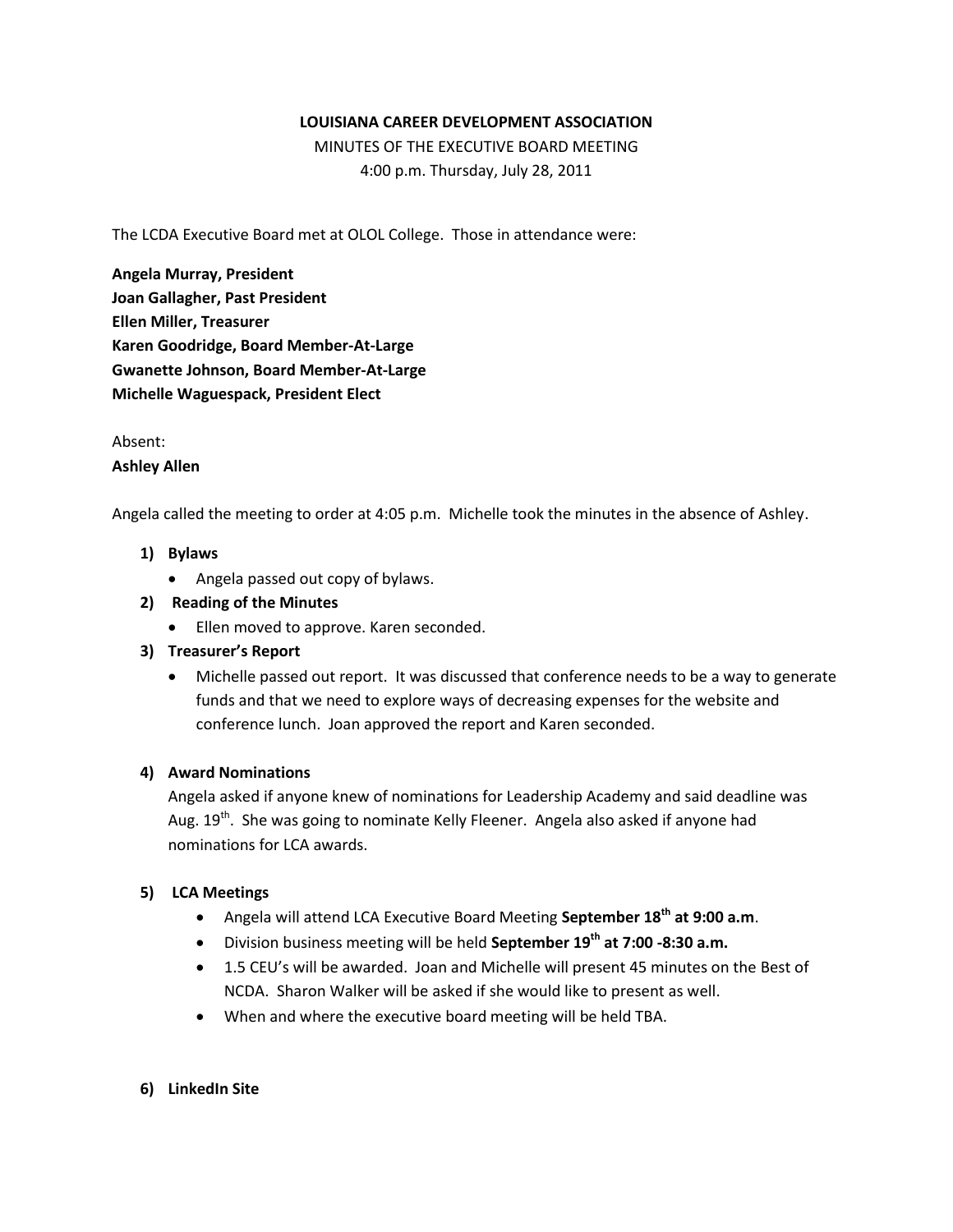Angela suggested LCDA have a linked in group and board agreed it was a great idea. Angela will investigate.

# **7) Secretary**

- Ashley Allen is secretary and chairman of the membership committee**. Two** others are needed. Joan will recruit some members in New Orleans and possibly Mary Feduccia to work with Counseling Graduate students. Ashley will need to:
- *1) Provide a summary report of committee at the LCDA general business meeting*
- 2) *Compile summary of committee report and bring 25 copies to LCDA general business meeting*

# **8) Treasurer**

 Ellen Miller will be the Treasurer. Ellen will need to turn in a projected budget to Angela by August  $1<sup>st</sup>$ . Conference registration with checks will still be mailed to President-Elect and she will bring checks to conference for the treasurer. Ellen will go with Michelle to bank to get her name added to signature card. Michelle wills stay on signature card.

# **9) President-Elect**

- Michelle Waguespack will be President-Elect. She will chair professional development committee along with members-at-large Karen Goodridge and Gwanette Johnson. Sharon Walker also volunteered to help. Michelle will need to:
- 1) *Provide a summary report of committee at the LCDA general business meeting.*

# **10) Spring LCDA Conference**

 Ideas and suggestions were made including topics on LinkedIn, distance counseling, and the many uses of the ONET. Ellen clarified that presenters do not have to be counselors. Joan suggested teleconferencing conference to other parts of the state for a reduced fee for participants. Karen will check into a conference center with that capacity associated with OLOL and Gwanette will check into the location at LSU that HR uses. It was suggested that maybe Ashley and Ron at LaTech could coordinate the teleconferencing in that area of the state. Gwanette and Karen will email Michelle on the cost and capacity of these locations. After a date is decided upon, Michelle will email membership to poll them on what they would like to see at conference as far as presentations. All board members will check there calendars and email Michelle with Fridays that will not work in February, March, and April. The deadline is August 5<sup>th</sup>.

Then Michelle will pick the date. If teleconferencing will not work…LETC and Mockler are options. The beverages were free at Mockler.

Ellen suggested changing the times to include a longer lunch period for networking. This would mean sessions would last 1.5 hours and conference would start at 8:30 and still end at 4:00 p.m.